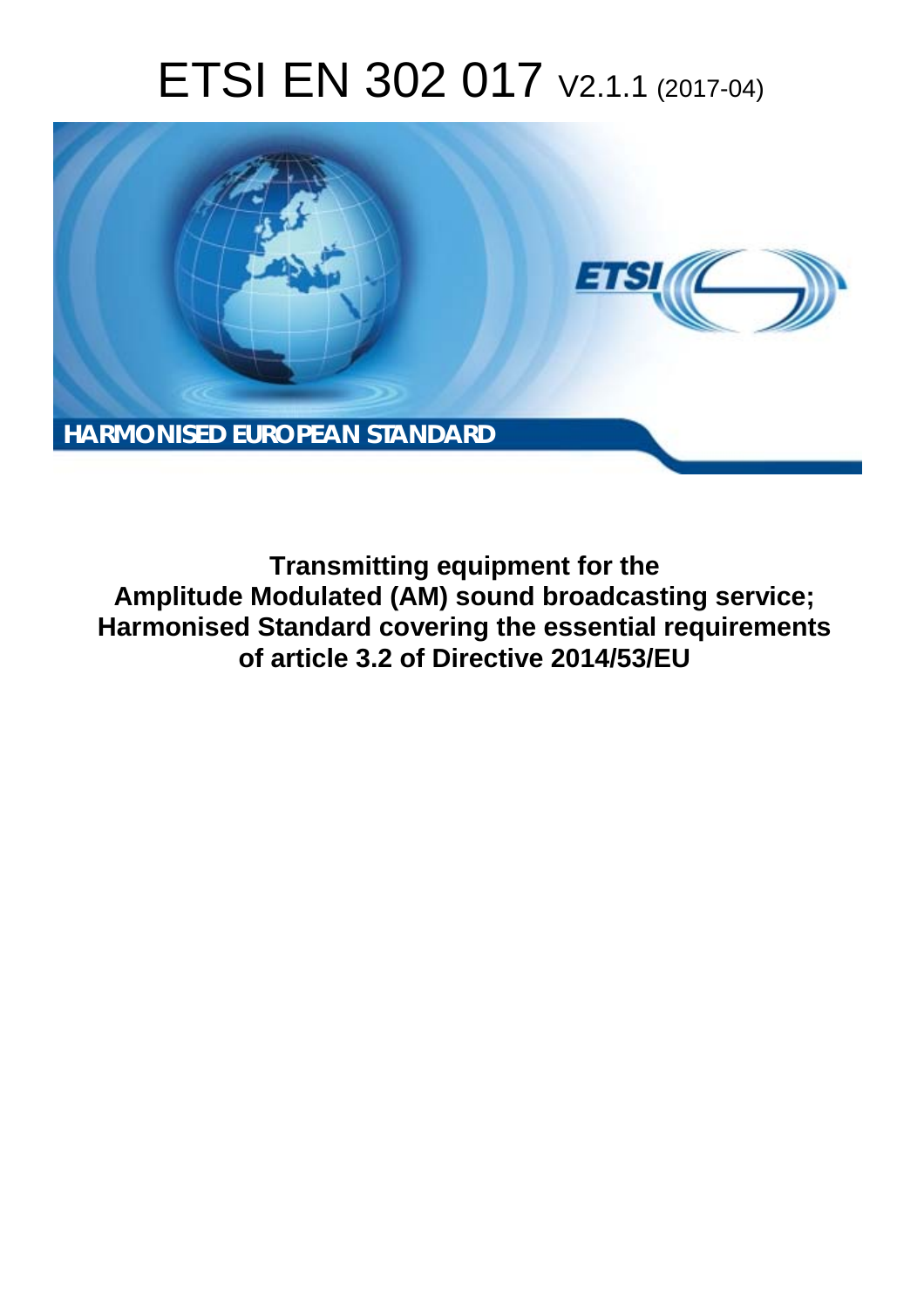Reference

REN/ERM-TG17-14

Keywords

AM, audio, broadcasting, harmonised standard, radio, regulation, terrestrial, transmitter

#### *ETSI*

#### 650 Route des Lucioles F-06921 Sophia Antipolis Cedex - FRANCE

Tel.: +33 4 92 94 42 00 Fax: +33 4 93 65 47 16

Siret N° 348 623 562 00017 - NAF 742 C Association à but non lucratif enregistrée à la Sous-Préfecture de Grasse (06) N° 7803/88

#### *Important notice*

The present document can be downloaded from: <http://www.etsi.org/standards-search>

The present document may be made available in electronic versions and/or in print. The content of any electronic and/or print versions of the present document shall not be modified without the prior written authorization of ETSI. In case of any existing or perceived difference in contents between such versions and/or in print, the only prevailing document is the print of the Portable Document Format (PDF) version kept on a specific network drive within ETSI Secretariat.

Users of the present document should be aware that the document may be subject to revision or change of status. Information on the current status of this and other ETSI documents is available at <https://portal.etsi.org/TB/ETSIDeliverableStatus.aspx>

If you find errors in the present document, please send your comment to one of the following services: <https://portal.etsi.org/People/CommiteeSupportStaff.aspx>

#### *Copyright Notification*

No part may be reproduced or utilized in any form or by any means, electronic or mechanical, including photocopying and microfilm except as authorized by written permission of ETSI.

The content of the PDF version shall not be modified without the written authorization of ETSI. The copyright and the foregoing restriction extend to reproduction in all media.

> © European Telecommunications Standards Institute 2017. All rights reserved.

**DECT**TM, **PLUGTESTS**TM, **UMTS**TM and the ETSI logo are Trade Marks of ETSI registered for the benefit of its Members. **3GPP**TM and **LTE**™ are Trade Marks of ETSI registered for the benefit of its Members and of the 3GPP Organizational Partners.

**GSM**® and the GSM logo are Trade Marks registered and owned by the GSM Association.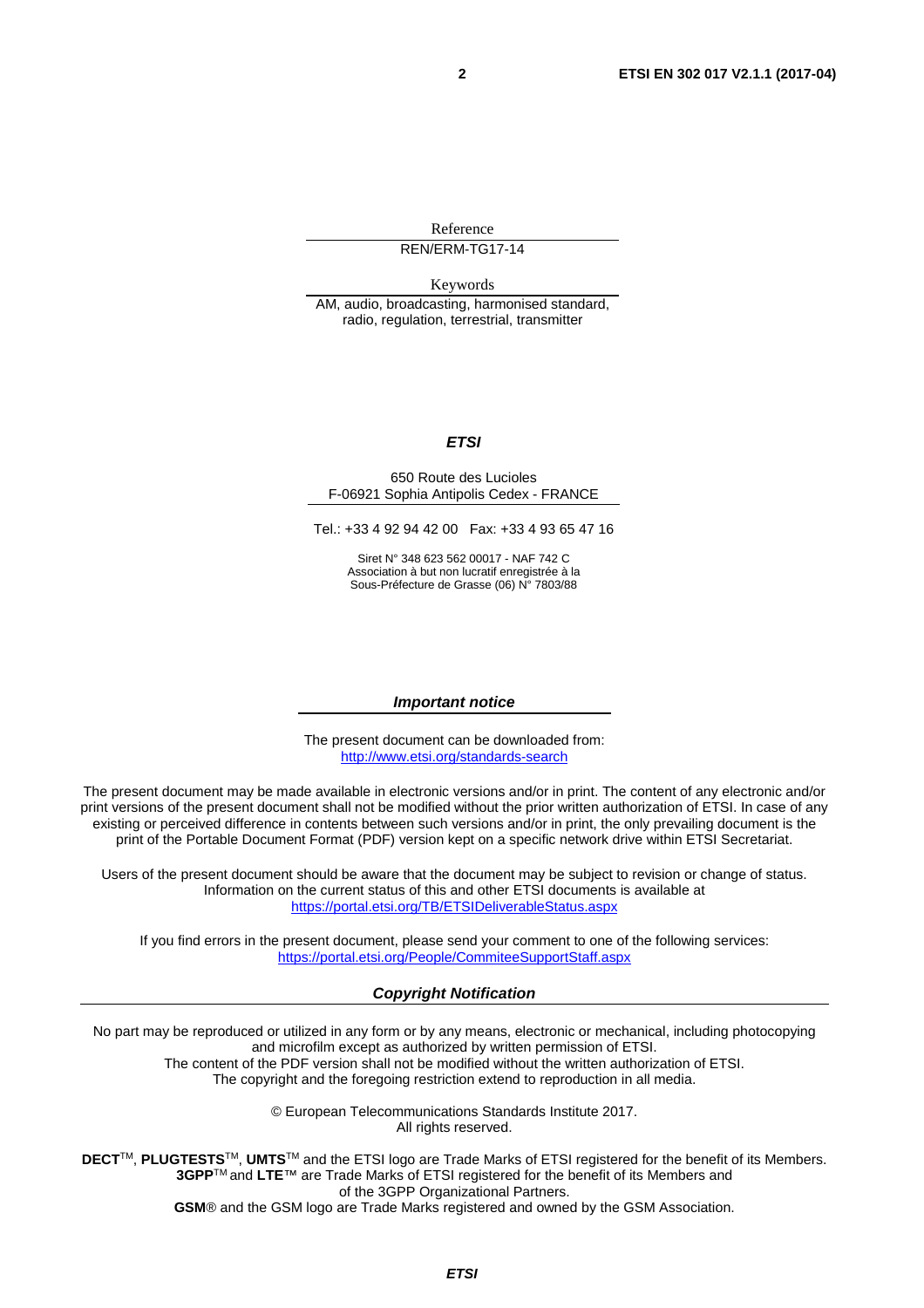# Contents

| 1                |  |
|------------------|--|
| 2                |  |
| 2.1              |  |
| 2.2              |  |
| 3                |  |
| 3.1              |  |
| 3.2              |  |
| 3.3              |  |
| 4                |  |
| 4.1              |  |
| 4.2              |  |
| 4.2.1            |  |
| 4.2.1.1          |  |
| 4.2.1.2          |  |
| 4.2.1.3          |  |
| 4.2.2            |  |
| 4.2.2.1          |  |
| 4.2.2.2          |  |
| 4.2.2.3          |  |
| 4.2.3            |  |
| 4.2.3.1          |  |
| 4.2.3.2          |  |
| 4.2.3.3          |  |
| 4.2.4            |  |
| 4.2.4.1          |  |
| 4.2.4.2          |  |
| 4.2.4.3          |  |
| 4.2.5            |  |
| 4.2.5.1          |  |
| 4.2.5.2          |  |
| 4.2.5.3          |  |
| 5                |  |
| 5.1              |  |
| 5.2              |  |
| 5.3              |  |
| 5.3.1            |  |
| 5.3.1.1          |  |
| 5.3.1.2          |  |
| 5.3.1.3          |  |
| 5.3.2            |  |
| 5.3.2.1          |  |
| 5.3.2.2          |  |
| 5.3.2.3          |  |
| 5.3.3            |  |
| 5.3.3.1          |  |
| 5.3.3.2          |  |
| 5.3.3.3<br>5.3.4 |  |
| 5.3.4.1          |  |
|                  |  |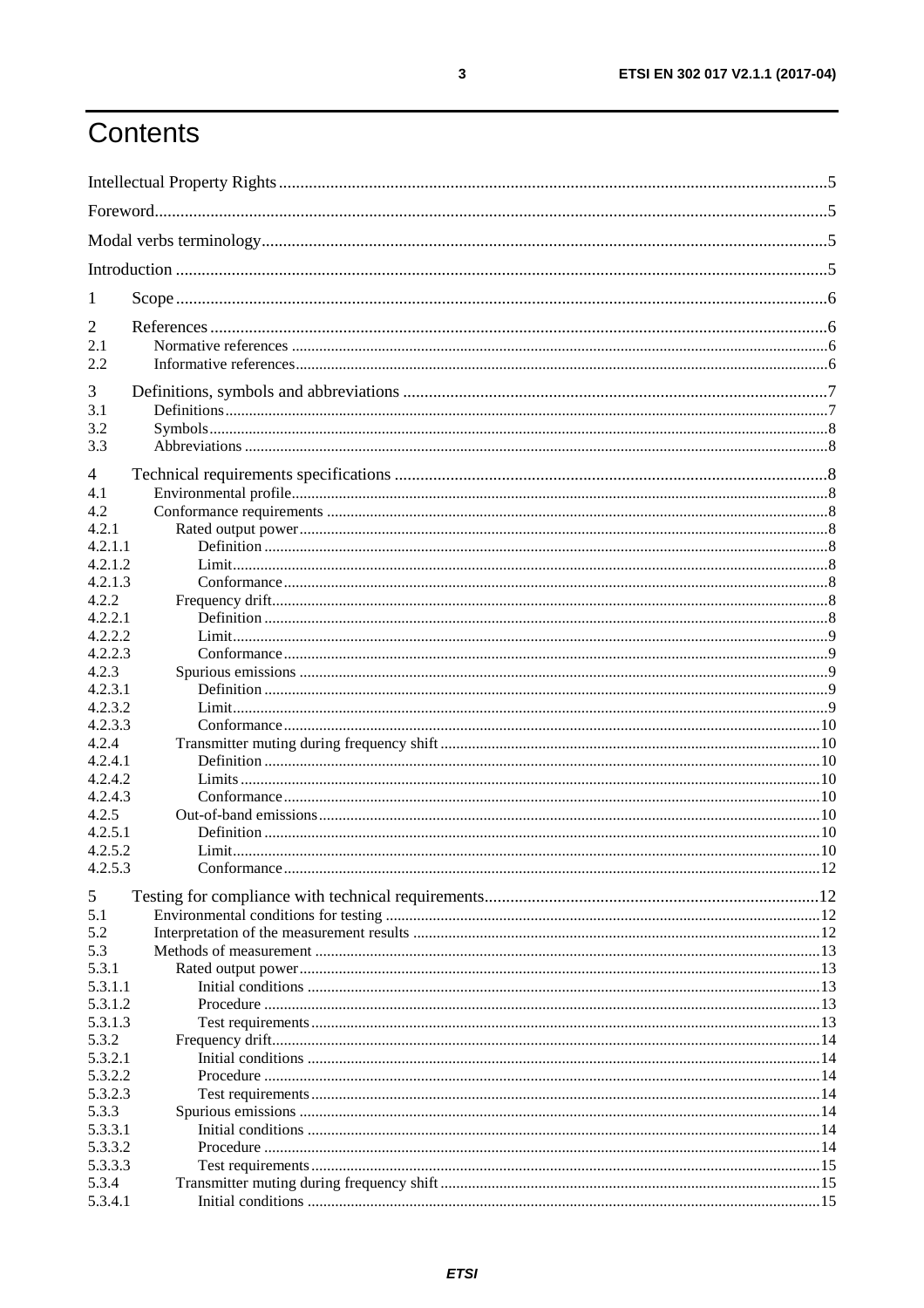| 5.3.4.2    |                               |                                                             |  |
|------------|-------------------------------|-------------------------------------------------------------|--|
| 5.3.4.3    |                               |                                                             |  |
| 5.3.5      |                               |                                                             |  |
| 5.3.5.1    |                               |                                                             |  |
| 5.3.5.2    |                               |                                                             |  |
| 5.3.5.3    |                               |                                                             |  |
|            | <b>Annex A (informative):</b> | Relationship between the present document and the essential |  |
|            | <b>Annex B</b> (normative):   |                                                             |  |
| <b>B.1</b> |                               |                                                             |  |
| B.2        |                               |                                                             |  |
| B.3        |                               |                                                             |  |
| <b>B.4</b> |                               |                                                             |  |
|            | <b>Annex C</b> (informative): |                                                             |  |
|            |                               |                                                             |  |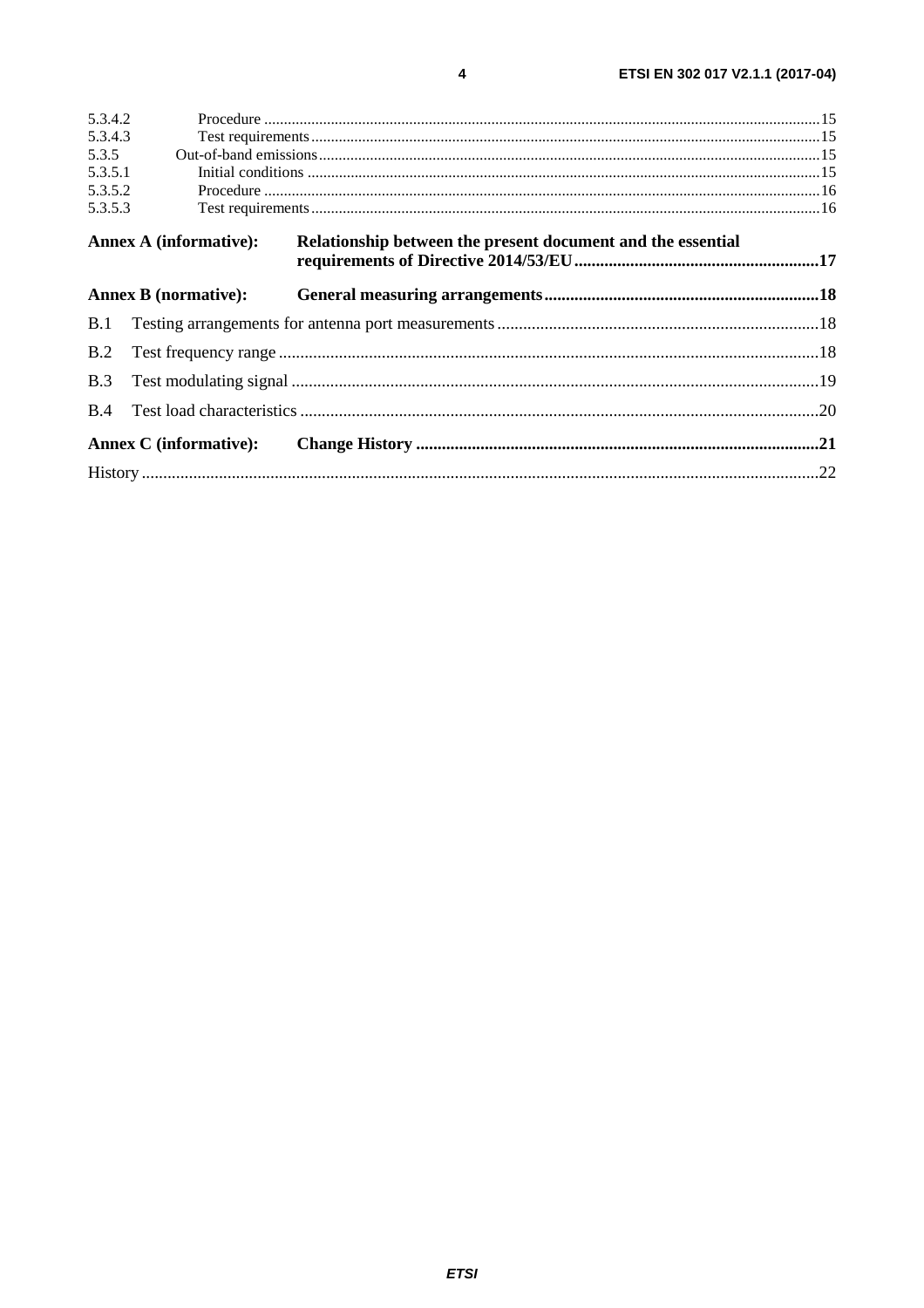# <span id="page-4-0"></span>Intellectual Property Rights

IPRs essential or potentially essential to the present document may have been declared to ETSI. The information pertaining to these essential IPRs, if any, is publicly available for **ETSI members and non-members**, and can be found in ETSI SR 000 314: *"Intellectual Property Rights (IPRs); Essential, or potentially Essential, IPRs notified to ETSI in respect of ETSI standards"*, which is available from the ETSI Secretariat. Latest updates are available on the ETSI Web server (<https://ipr.etsi.org/>).

Pursuant to the ETSI IPR Policy, no investigation, including IPR searches, has been carried out by ETSI. No guarantee can be given as to the existence of other IPRs not referenced in ETSI SR 000 314 (or the updates on the ETSI Web server) which are, or may be, or may become, essential to the present document.

# Foreword

This Harmonised European Standard (EN) has been produced by ETSI Technical Committee Electromagnetic compatibility and Radio spectrum Matters (ERM).

The present document has been prepared under the Commission's standardisation request C(2015) 5376 final [\[i.4\]](#page-5-0) to provide one voluntary means of conforming to the essential requirements of Directive 2014/53/EU on the harmonisation of the laws of the Member States relating to the making available on the market of radio equipment and repealing Directive 1999/5/EC [\[i.1](#page-5-0)].

Once the present document is cited in the Official Journal of the European Union under that Directive, compliance with the normative clauses of the present document given in table A.1 confers, within the limits of the scope of the present document, a presumption of conformity with the corresponding essential requirements of that Directive, and associated EFTA regulations.

| <b>National transposition dates</b>                                                         |                  |  |
|---------------------------------------------------------------------------------------------|------------------|--|
| Date of adoption of this EN:                                                                | 27 March 2017    |  |
| Date of latest announcement of this EN (doa):                                               | 30 June 2017     |  |
| Date of latest publication of new National Standard<br>or endorsement of this $EN$ (dop/e): | 31 December 2017 |  |
| Date of withdrawal of any conflicting National Standard (dow):                              | 31 December 2018 |  |

# Modal verbs terminology

In the present document "**shall**", "**shall not**", "**should**", "**should not**", "**may**", "**need not**", "**will**", "**will not**", "**can**" and "**cannot**" are to be interpreted as described in clause 3.2 of the [ETSI Drafting Rules](https://portal.etsi.org/Services/editHelp!/Howtostart/ETSIDraftingRules.aspx) (Verbal forms for the expression of provisions).

"**must**" and "**must not**" are **NOT** allowed in ETSI deliverables except when used in direct citation.

# Introduction

The present document describes the requirements for the design and operation of an AM sound broadcasting service transmitter to meet the essential requirements of article 3.2 of Directive 2014/53/EU [[i.1](#page-5-0)].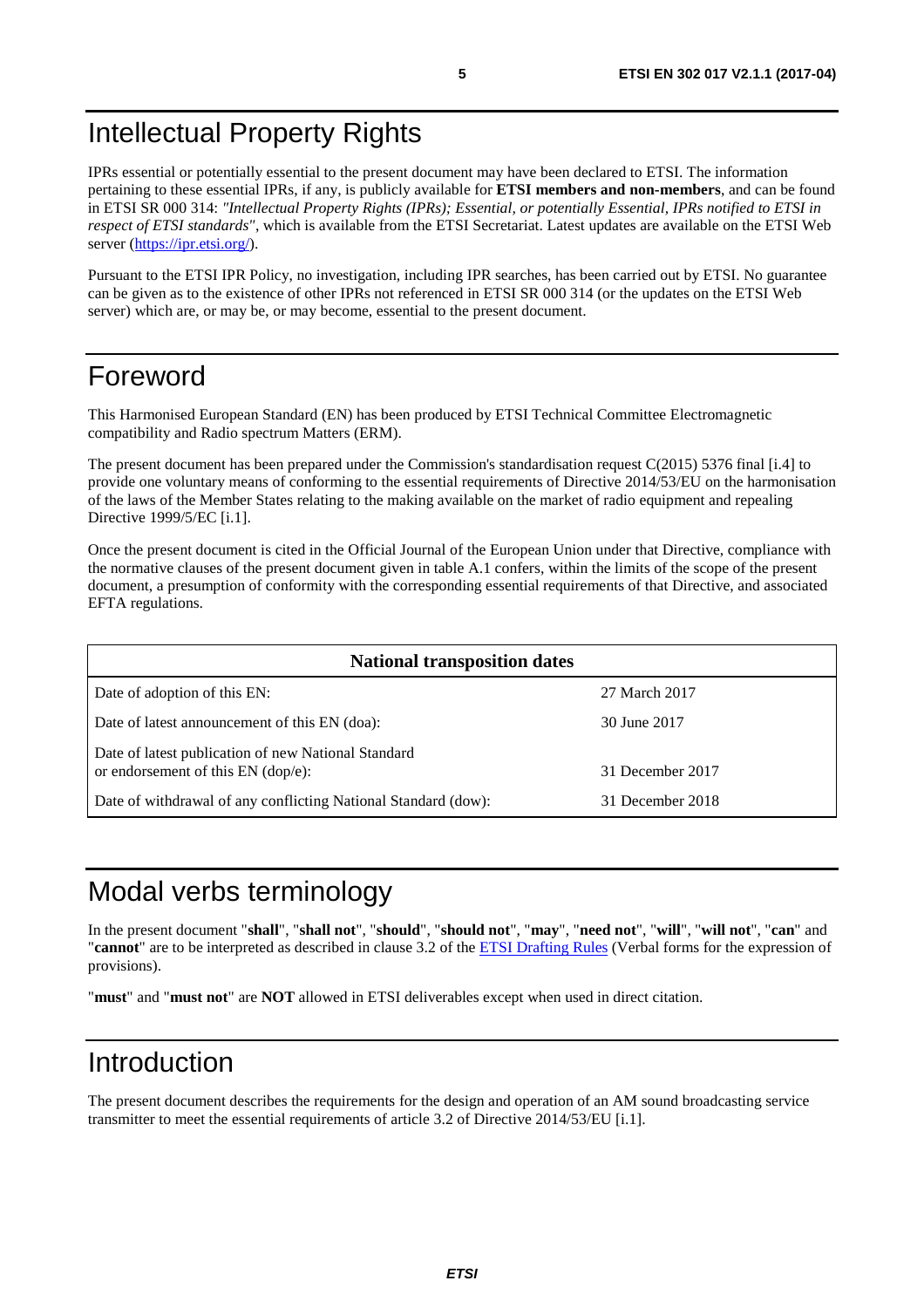## <span id="page-5-0"></span>1 Scope

The present document specifies technical characteristics and methods of measurements for transmitter equipment for broadcast sound services using the Double Side Band amplitude modulated sound broadcasting service operating in the LF, MF and HF bands.

The present document covers the essential requirements of article 3.2 of Directive 2014/53/EU [i.1] under the conditions identified in annex A.

# 2 References

### 2.1 Normative references

References are specific, identified by date of publication and/or edition number or version number. Only the cited version applies.

Referenced documents which are not found to be publicly available in the expected location might be found at <https://docbox.etsi.org/Reference/>.

NOTE: While any hyperlinks included in this clause were valid at the time of publication, ETSI cannot guarantee their long term validity.

The following referenced documents are necessary for the application of the present document.

Not applicable.

### 2.2 Informative references

References are either specific (identified by date of publication and/or edition number or version number) or non-specific. For specific references, only the cited version applies. For non-specific references, the latest version of the referenced document (including any amendments) applies.

NOTE: While any hyperlinks included in this clause were valid at the time of publication, ETSI cannot guarantee their long term validity.

The following referenced documents are not necessary for the application of the present document but they assist the user with regard to a particular subject area.

- [i.1] Directive 2014/53/EU of the European Parliament and of the Council of 16 April 2014 on the harmonisation of the laws of the Member States relating to the making available on the market of radio equipment and repealing Directive 1999/5/EC. [i.2] ETSI TR 100 028-1: "Electromagnetic compatibility and Radio spectrum Matters (ERM); Uncertainties in the measurement of mobile radio equipment characteristics; Part 1". [i.3] ETSI TR 100 028-2: "Electromagnetic compatibility and Radio spectrum Matters (ERM); Uncertainties in the measurement of mobile radio equipment characteristics; Part 2".
- [i.4] Commission Implementing Decision C(2015) 5376 final of 4.8.2015 on a standardisation request to the European Committee for Electrotechnical Standardisation and to the European Telecommunications Standards Institute as regards radio equipment in support of Directive 2014/53/EU of the European Parliament and of the Council.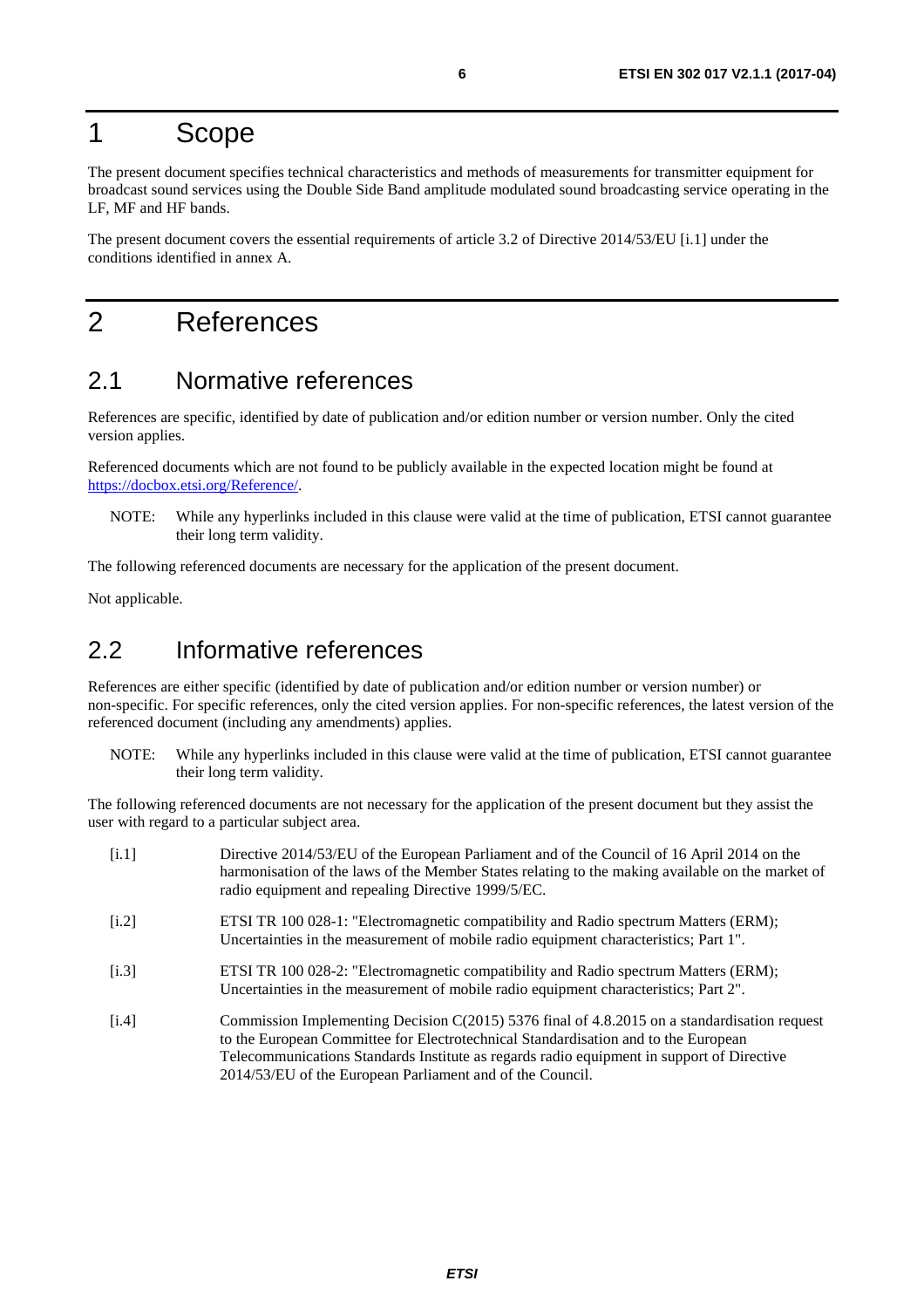# <span id="page-6-0"></span>3 Definitions, symbols and abbreviations

### 3.1 Definitions

For the purposes of the present document, the terms and definitions given in Directive 2014/53/EU [\[i.1](#page-5-0)] and the following apply:

**antenna port:** port of an apparatus which is designed, in normal operation, to be connected to an antenna using coaxial cable

**broadcasting service:** radiocommunication service in which the transmissions are intended for direct reception by the general public

NOTE: This service may include sound transmissions, television transmissions or other types of transmission.

**carrier power:** average power supplied to the antenna transmission line by a transmitter during one cycle taken under the condition of no modulation

**channel bandwidth:** frequency band of defined width (as a multiple of the carrier grid) including safety margin for operation on adjacent channels, located symmetrically around a carrier frequency in the carrier grid

**class of emission:** set of characteristics of an emission, designated by standard symbols, e.g. type of modulation of the main carrier, modulating signal, type of information to be transmitted, and also, if appropriate, any additional signal characteristics

**dBc:** decibels relative to the unmodulated carrier power of the emission

NOTE: In the cases which do not have a carrier, for example in some digital modulation schemes where the carrier is not accessible for measurement, the reference level equivalent to dBc is decibels relative to the mean power P.

**enclosure port:** physical boundary of the apparatus through which electromagnetic fields may radiate or impinge

NOTE: In the case of integral antenna equipment, this port is inseparable from the antenna port.

**harmonic:** component of order greater than 1 of the Fourier series of a periodic quantity

**harmonic number:** integral number given by the ratio of the frequency of a harmonic to the fundamental frequency (second harmonic  $= 2 \times$  fundamental frequency)

**intermodulation products:** unwanted frequencies resulting from intermodulation between carriers or harmonics of emission, or between any oscillations generated to produce the carrier

**mean power:** average power supplied to the antenna transmission line by a transmitter during an interval of time sufficiently long compared with the lowest frequency encountered in the modulation envelope taken under normal operating conditions

**necessary bandwidth:** for a given class of emission, width of the frequency band which is sufficient to ensure the transmission of information at the rate and with the quality required under specified conditions

**out-of-band emissions:** emission on a frequency or frequencies immediately outside the necessary bandwidth which results from the modulation process, but excluding spurious emissions

**reference bandwidth:** bandwidth in which the spurious emission level is specified

**spurious emissions:** emission on a frequency or frequencies which are outside the necessary bandwidth and the level of which may be reduced without affecting the corresponding transmission of information

NOTE: Spurious emissions include harmonic emissions, parasitic emissions, intermodulation products and frequency conversion products but exclude out of band emissions.

**unwanted emissions:** spurious emissions and out of band emissions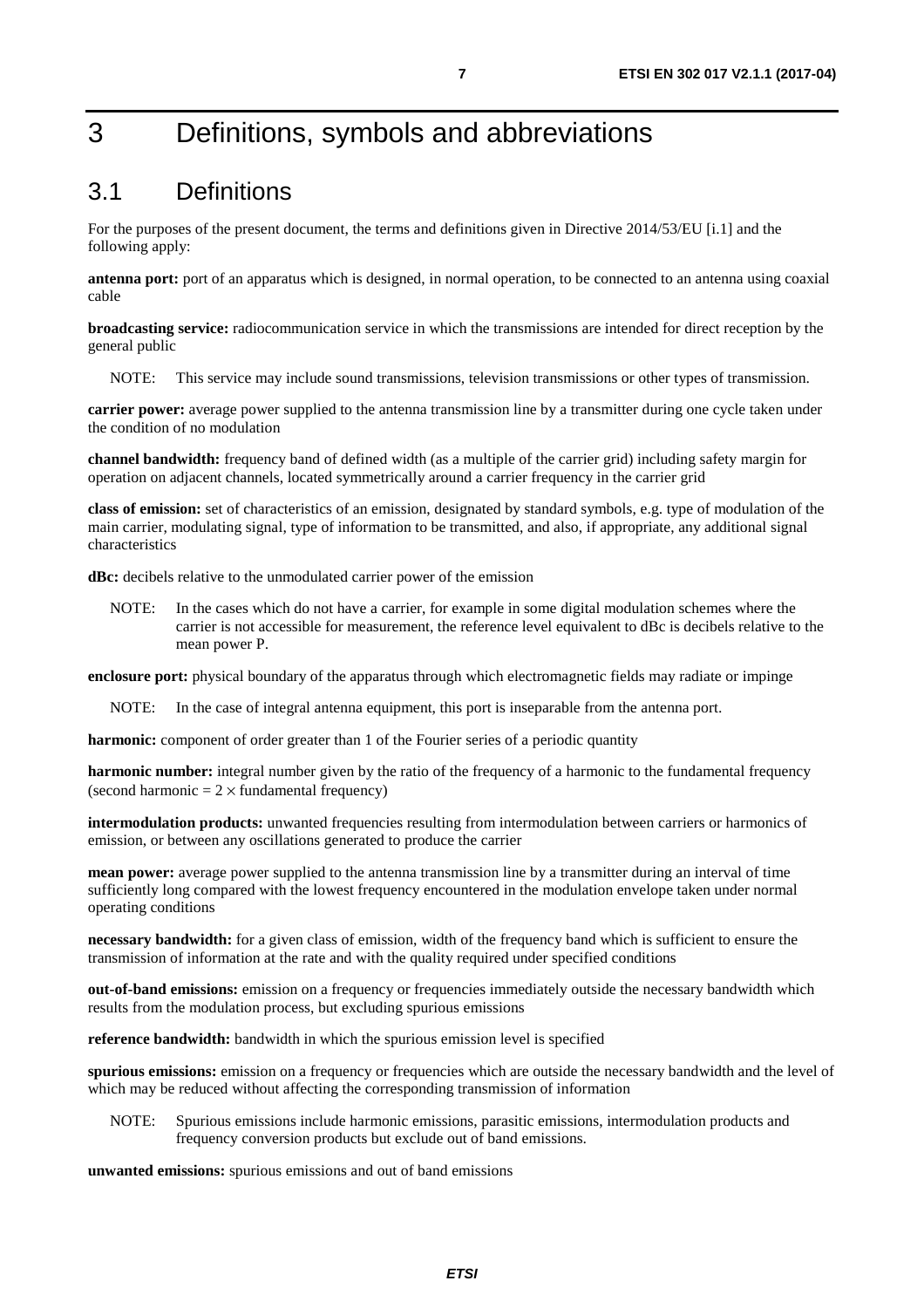### <span id="page-7-0"></span>3.2 Symbols

For the purposes of the present document, the following symbols apply:

 $\Omega$  ohms (unit of resistance)  $μ$  micro,  $10<sup>-6</sup>$ 

### 3.3 Abbreviations

For the purposes of the present document, the following abbreviations apply:

| AF         | Audio Frequency                                |
|------------|------------------------------------------------|
| AM         | <b>Amplitude Modulation</b>                    |
| dB         | deciBel, logarithmic ratio (tenths of a "Bel") |
| dBm        | dB relative to one milliwatt                   |
| <b>EUT</b> | Equipment Under Test                           |
| HF         | <b>High Frequency</b>                          |
| LF         | Low Frequency                                  |
| MF         | Medium Frequency                               |
| RF         | Radio Frequency                                |
| V          | Volt                                           |
|            |                                                |

# 4 Technical requirements specifications

### 4.1 Environmental profile

The technical requirements of the present document apply under the environmental profile for operation of the equipment, which shall be declared by the manufacturer. The equipment shall comply with all the technical requirements of the present document which are identified as applicable in annex A at all times when operating within the boundary limits of the declared operational environmental profile.

### 4.2 Conformance requirements

### 4.2.1 Rated output power

### 4.2.1.1 Definition

The rated output power is the carrier power that the transmitter or transposer shall deliver at its antenna port under manufacturers specified conditions of operation.

### 4.2.1.2 Limit

The carrier output power shall be the rated output power under normal operating conditions as defined by the manufacturer.

### 4.2.1.3 Conformance

Conformance tests as defined in clause 5.3.1 shall be carried out.

### 4.2.2 Frequency drift

### 4.2.2.1 Definition

The uncontrolled continuous and irreversible variation of frequency against a predetermined time scale.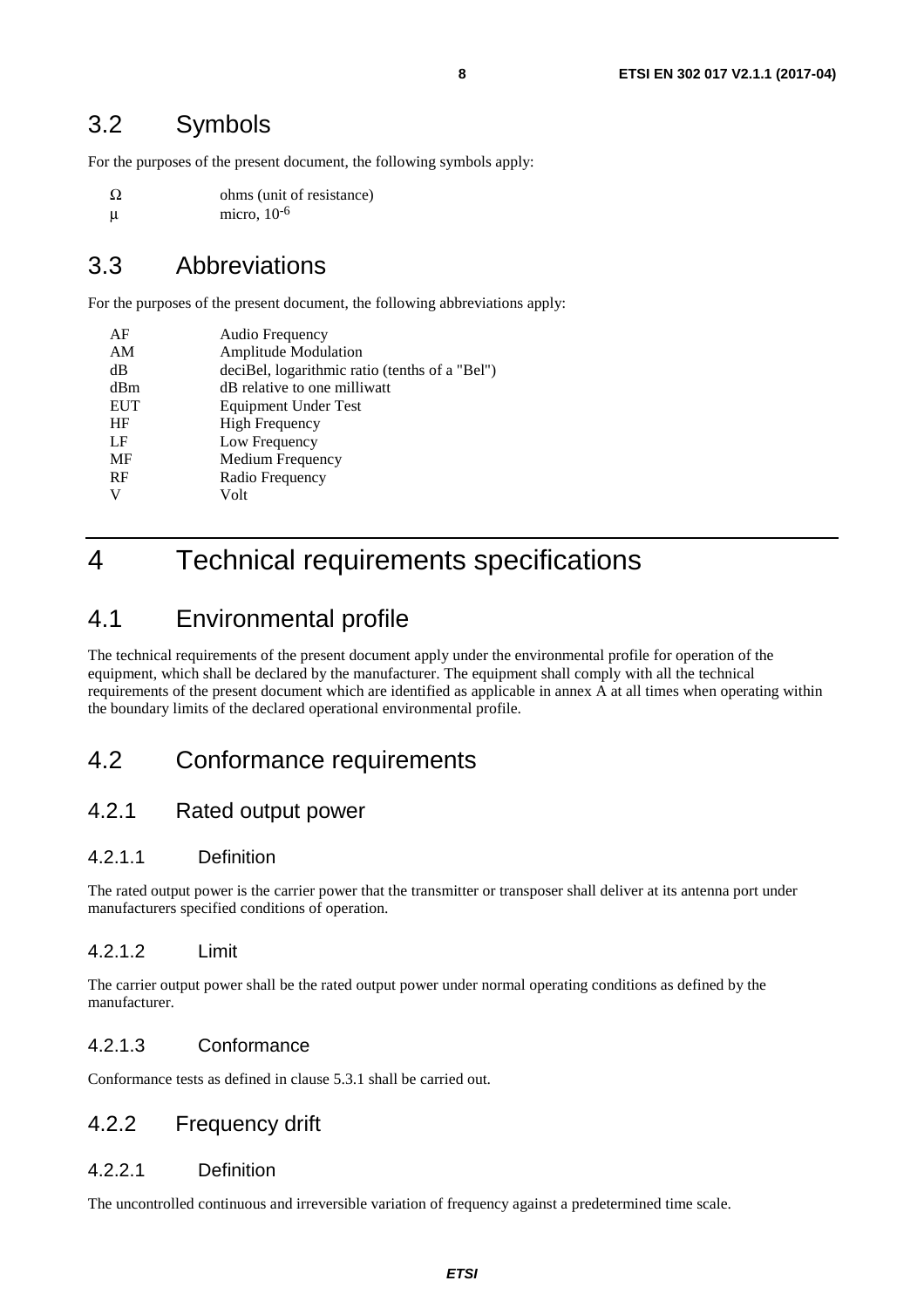### <span id="page-8-0"></span>4.2.2.2 Limit

For a period of not less than ninety days, the frequency of the transmitter shall stay within the tolerance of  $\pm 10$  Hz.

### 4.2.2.3 Conformance

Conformance tests as defined in clause 5.3.2 shall be carried out.

### 4.2.3 Spurious emissions

### 4.2.3.1 Definition

Emission on a frequency or frequencies which are outside the necessary bandwidth and the level of which may be reduced without affecting the corresponding transmission of information. Spurious emissions include harmonic emissions, parasitic emissions, intermodulation products and frequency conversion products but exclude out of band emissions.

#### 4.2.3.2 Limit

Spurious emissions shall not exceed the values set out in table 4.1, additionally shown in figure 4.1, for the frequency range 9 kHz to 1 GHz.



#### **Table 4.1: Spurious emission limits**

**Figure 4.1: Spurious emission limits**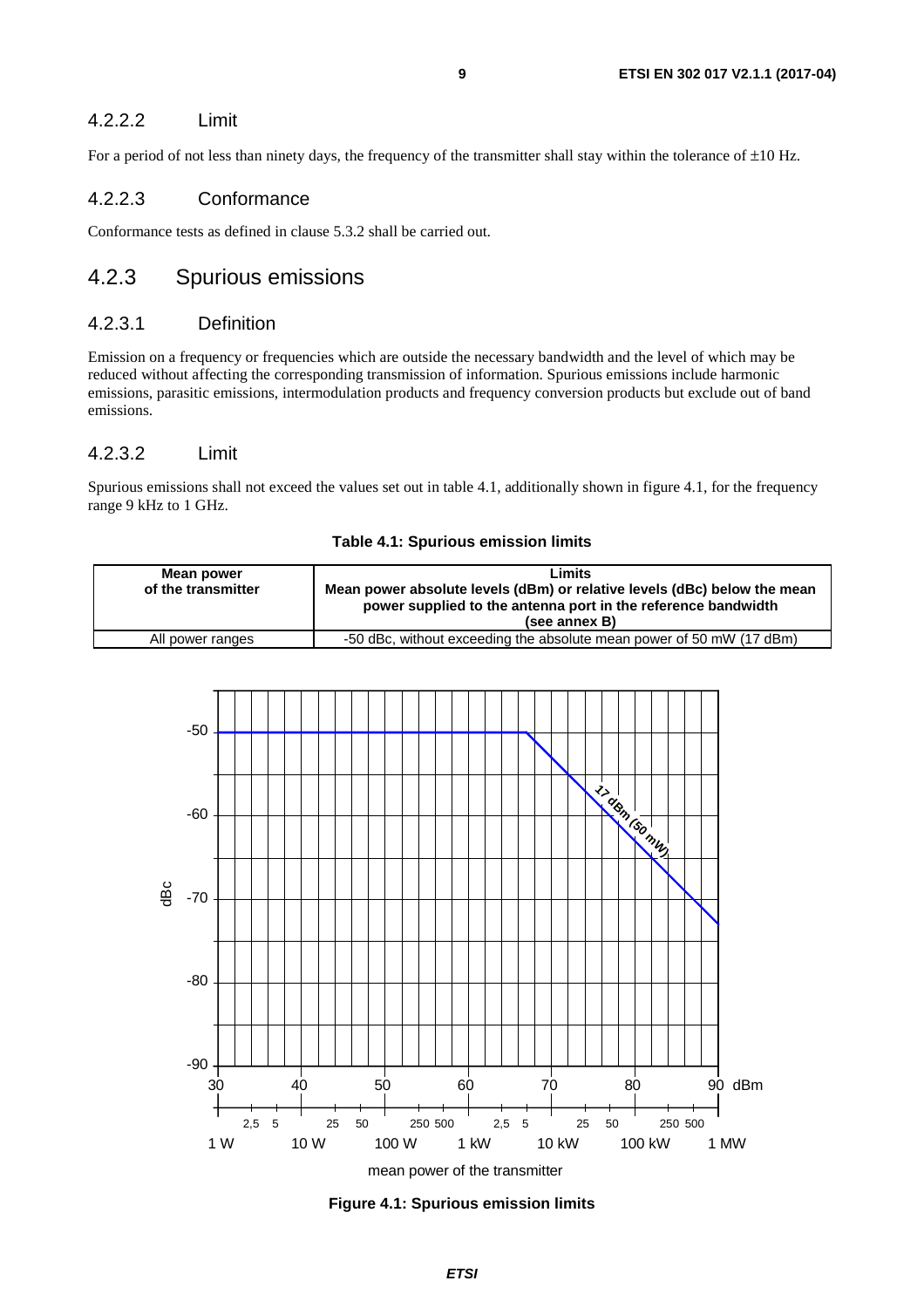### <span id="page-9-0"></span>4.2.3.3 Conformance

Conformance tests as defined in clause 5.3.3 shall be carried out.

### 4.2.4 Transmitter muting during frequency shift

#### 4.2.4.1 Definition

The suppression of emissions during the re-tuning of transmitters.

### 4.2.4.2 Limits

The muting shall be as defined in clause 4.2.3.2.

### 4.2.4.3 Conformance

Conformance tests as defined in clause 5.3.4 shall be carried out.

### 4.2.5 Out-of-band emissions

### 4.2.5.1 Definition

Emission on a frequency or frequencies immediately outside the necessary bandwidth, which results from the modulation process, but excludes spurious emissions.

### 4.2.5.2 Limit

Out of band emissions shall not exceed the values set out in table 4.2. Additionally, the limits are shown in figure 4.2 on a logarithmic frequency axis and in figure 4.3 on a linear axis.

Relationship between the 0 dB reference level and the carrier level:

The reference level 0 dB corresponds to power density that would exist if the total RF power, excluding the power of the carrier, were distributed uniformly over the necessary bandwidth.

The ratio  $\alpha_{\rm B}$  (dB) of 0 dB reference level to the carrier is given by the equation:

*F*  $m^2_{rms}\; B_{eff}$  $B = 10 \log \frac{m_{th}}{2}$ 2  $\alpha_B = 10 \log \frac{m_{rms}}{2} = \frac{eV}{E}$  where:  $m_{rms} = r.m.s$  modulation factor of the transmitter

 $B<sub>eff</sub>$  = effective noise bandwidth of the analyser

 $F =$  necessary bandwidth for the emission

Hence the reference level depends on the power of the sideband  $P_s$ , given by the formula:

$$
P_s = \frac{m_{rms}^2}{2} P_c
$$
 where:  $P_c$  = carrier power

If frequency is plotted as the abscissa in logarithmic units and if the power densities are plotted as ordinates (dB) the curve representing the out-of-band spectrum should lie below two straight lines starting at point (0,5 *F*; 0 dB) or at point  $(-0.5 F; 0 \text{ dB})$  and finishing at point  $(0.7 F; -35 \text{ dB})$  or  $(-0.7 F; -35 \text{ dB})$  respectively. Beyond these points and down to the level of -60 dB, this curve should lie below two straight lines starting from the latter points and having a slope of 12 dB/octave. Thereafter, the same curve should lie below the level -60 dB. The ordinate of the curve so defined represents the average power intercepted by an analyser with an rms noise bandwidth of 100 Hz, the frequency of which is tuned to the frequency plotted on the abscissa.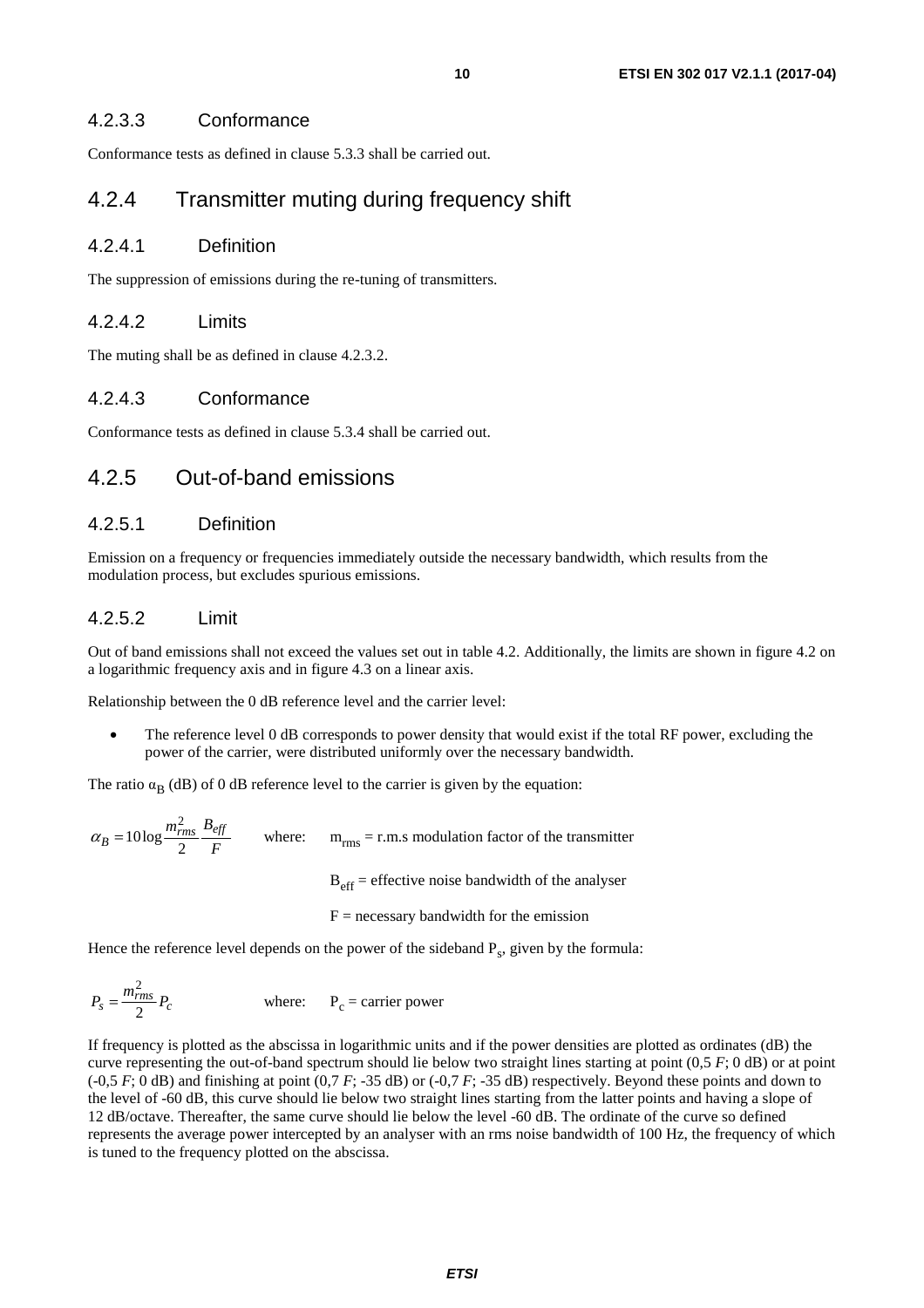| <b>Relative</b><br><b>Frequency</b><br>(f/F) | Frequency difference (f) from the centre<br>frequency at different channel bandwidths (F)<br>(kHz) |         |         | <b>Relative level</b><br>(dB) |       |
|----------------------------------------------|----------------------------------------------------------------------------------------------------|---------|---------|-------------------------------|-------|
|                                              | $F = 4.5$                                                                                          | $F = 5$ | $F = 9$ | $F = 10$                      |       |
| ±0.1                                         | 0,45                                                                                               | 0.5     | 0,9     |                               |       |
| ±0.5                                         | 2,25                                                                                               | 2,5     | 4,5     | 5                             |       |
| ±0.7                                         | 3,15                                                                                               | 3,50    | 6,3     |                               | $-35$ |
| ±1,4                                         | 6,3                                                                                                |         | 12,6    | 14                            | -47   |
| ±2,8                                         | 12,6                                                                                               | 14      | 25,2    | 28                            | -59   |
| $\geq \pm 2,952$                             | 13,28                                                                                              | 14.76   | 26,57   | 29,52                         | $-60$ |

**Table 4.2: Out-of-band emission limits**

NOTE: Figure 4.2 is only an additional representation of the limits given in table 4.2. It is not representative of the output of a spectrum analyser. The slope outside  $\pm 0.7 \times$  F is 12 dB per octave until the value of -60 dB is reached.



**Figure 4.2: Out of band emission limits shown on a logarithmic axis**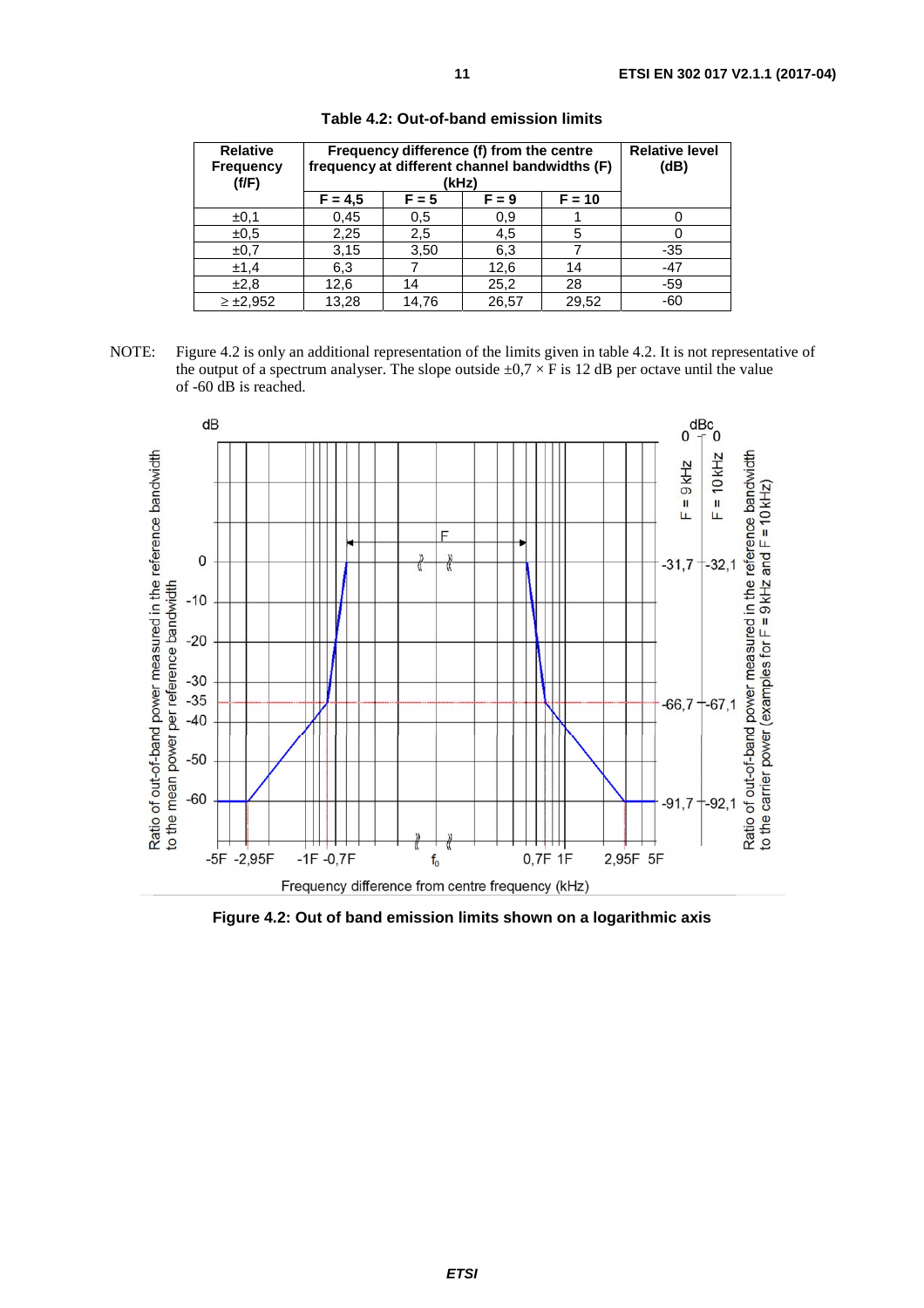<span id="page-11-0"></span>

**Figure 4.3: Out of band emission limits shown on a linear axis** 

### 4.2.5.3 Conformance

Conformance tests as defined in clause 5.3.5 shall be carried out.

# 5 Testing for compliance with technical requirements

### 5.1 Environmental conditions for testing

Tests defined in the present document shall be carried out at representative points within the boundary limits of the declared operational environmental profile.

Where technical performance varies subject to environmental conditions, tests shall be carried out under a sufficient variety of environmental conditions (within the boundary limits of the declared operational environmental profile) to give confidence of compliance for the affected technical requirements.

### 5.2 Interpretation of the measurement results

The interpretation of the results recorded in a test report for the measurements described in the present document shall be as follows:

- the measured value related to the corresponding limit shall be used to decide whether an equipment meets the requirements of the present document;
- the value of the measurement uncertainty for the measurement of each parameter shall be included in the test report;
- the recorded value of the measurement uncertainty shall be, for each measurement, equal to or less than the figures in table 5.1.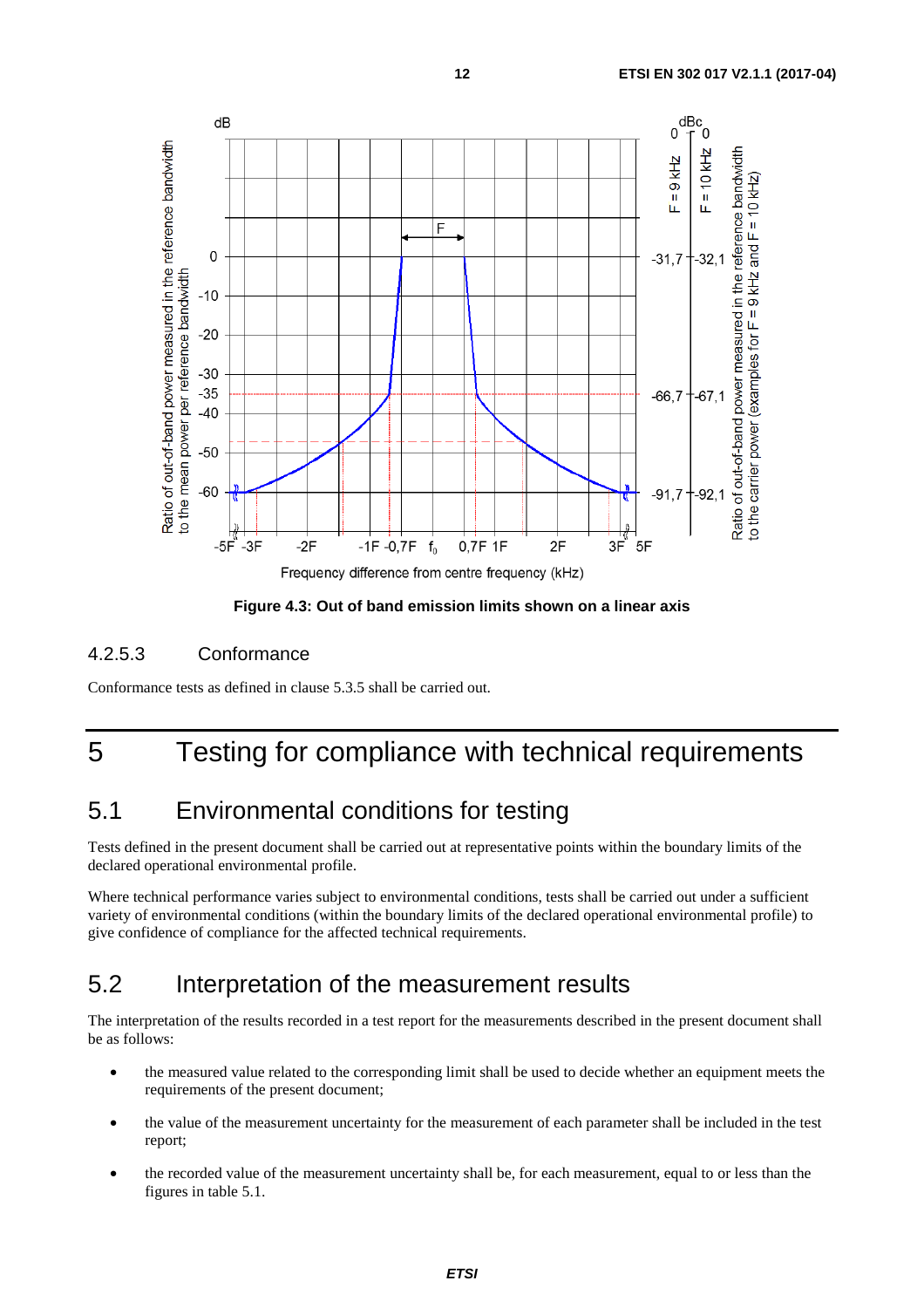<span id="page-12-0"></span>For the test methods, according to the present document, the measurement uncertainty figures shall be calculated and shall correspond to an expansion factor (coverage factor)  $k = 1.96$  or  $k = 2$  (which provide confidence levels of respectively 95 % and 95,45 % in the case where the distributions characterizing the actual measurement uncertainties are normal (Gaussian)). Principles for the calculation of measurement uncertainty are contained in ETSI TR 100 028-1 [\[i.2](#page-5-0)], in particular in annex D of the ETSI TR 100 028-2 [[i.3\]](#page-5-0).

Table 5.1 is based on such expansion factors.

| <b>Parameter</b>                            | Uncertainty |
|---------------------------------------------|-------------|
| Rated power output (conducted)              | $0.75$ dB   |
| Frequency drift                             | $0.1$ Hz    |
| Spurious emmisions (conducted emisions)     | $3,0$ dB    |
| Transmitter muting during frequency shift   | $3,0$ dB    |
| (conducted emissions)                       |             |
| Out-of-band emissions (conducted emissions) | 3.0 dB      |

### 5.3 Methods of measurement

### 5.3.1 Rated output power

### 5.3.1.1 Initial conditions

Test environment:

• the normal operating environment, as declared by the equipment manufacturer.

Test frequencies:

- a) the lowest operating frequency of the EUT;
- b) the highest operating frequency of the EUT;
- c) a frequency mid-way between a) and b) above.

Test arrangement (see figure B.1):

- 1) connect the EUT to the Test Load, via the Coupling Device;
- 2) connect the Spectrum Analyser or power meter to the Coupling Device.

The AF Signal Generator and Voltage measuring equipment are not required for this test.

#### 5.3.1.2 Procedure

- 1) operate the EUT at each of the test frequencies as defined in clause 5.3.1.1;
- 2) measure the results on the Spectrum Analyser or power meter.

### 5.3.1.3 Test requirements

The results obtained shall be compared to the limits in clause 4.2.1.2 in order to demonstrate compliance.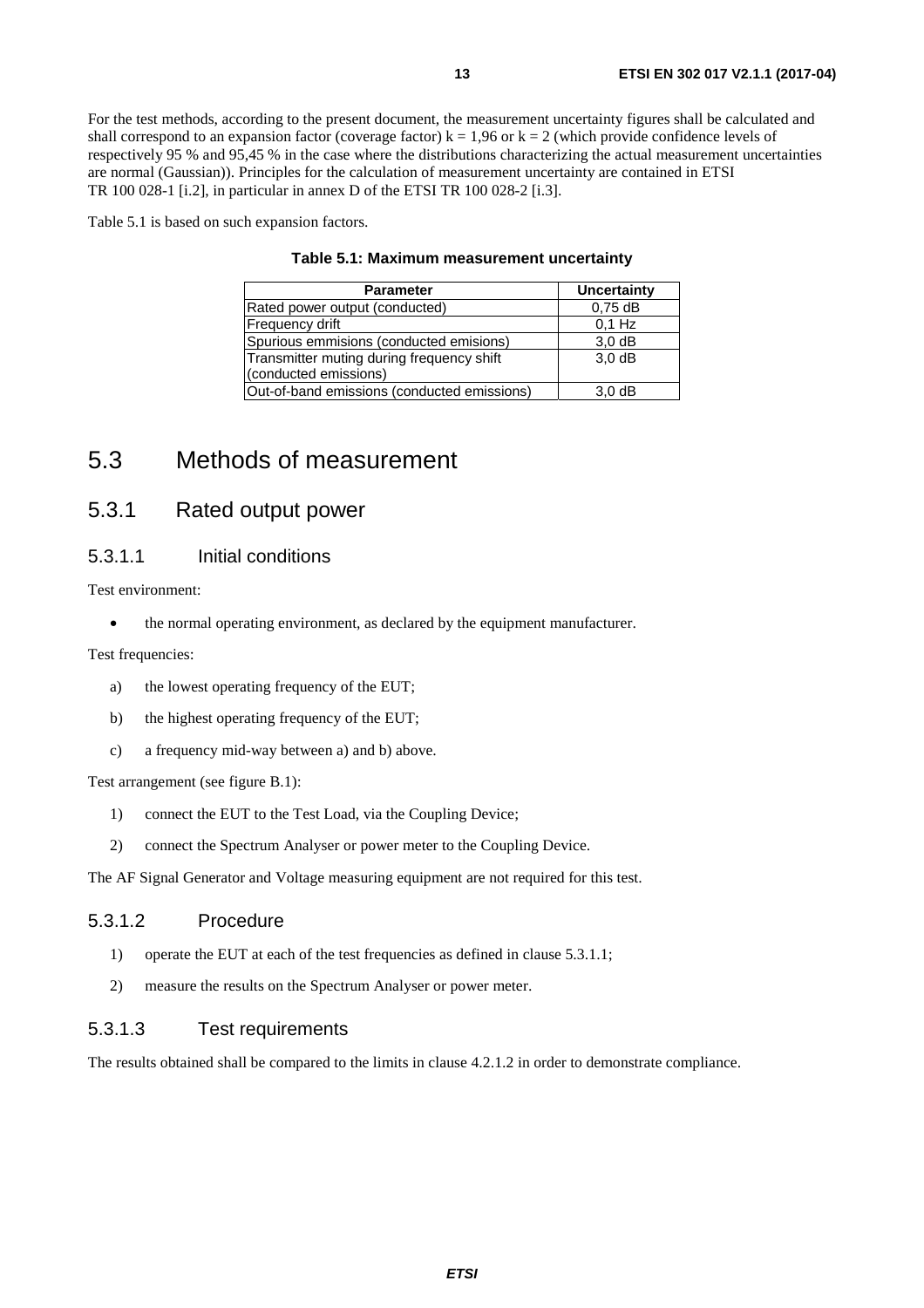### <span id="page-13-0"></span>5.3.2 Frequency drift

### 5.3.2.1 Initial conditions

Test environment:

the normal operating environment, as declared by the equipment manufacturer.

Test frequency:

• any one frequency within the tuning range of the EUT.

Test arrangement (see figure B.1):

- 1) connect the EUT to the Test Load, via the Coupling Device;
- 2) connect a frequency recorder to the Coupling Device.

The AF Signal Generator and Voltage measuring equipment are not required for this test.

### 5.3.2.2 Procedure

- 1) operate the exciter of the EUT at the test frequency as defined in clause 5.3.2.1;
- 2) measure the results on the frequency recorder.

Measurements should be made at intervals, which are short enough to reveal the presence of superimposed periodical variations.

### 5.3.2.3 Test requirements

The results obtained shall be compared to the limits in clause 4.2.2.2 in order to demonstrate compliance.

### 5.3.3 Spurious emissions

#### 5.3.3.1 Initial conditions

Test environment:

the normal operating environment, as declared by the equipment manufacturer.

Test frequencies:

- a) the lowest operating frequency of the EUT;
- b) the highest operating frequency of the EUT;
- c) a frequency mid-way between a) and b) above.

Test arrangement (see figure B.1):

- 1) the measurement shall be done without any modulation;
- 2) connect the EUT to the Test Load, via the Coupling Device;
- 3) connect the Spectrum Analyser to the Coupling Device.

### 5.3.3.2 Procedure

- 1) terminate the input of the transmitter as specified by the manufacturer;
- 2) operate the EUT at each of the test frequencies as defined in clause 5.3.3.1;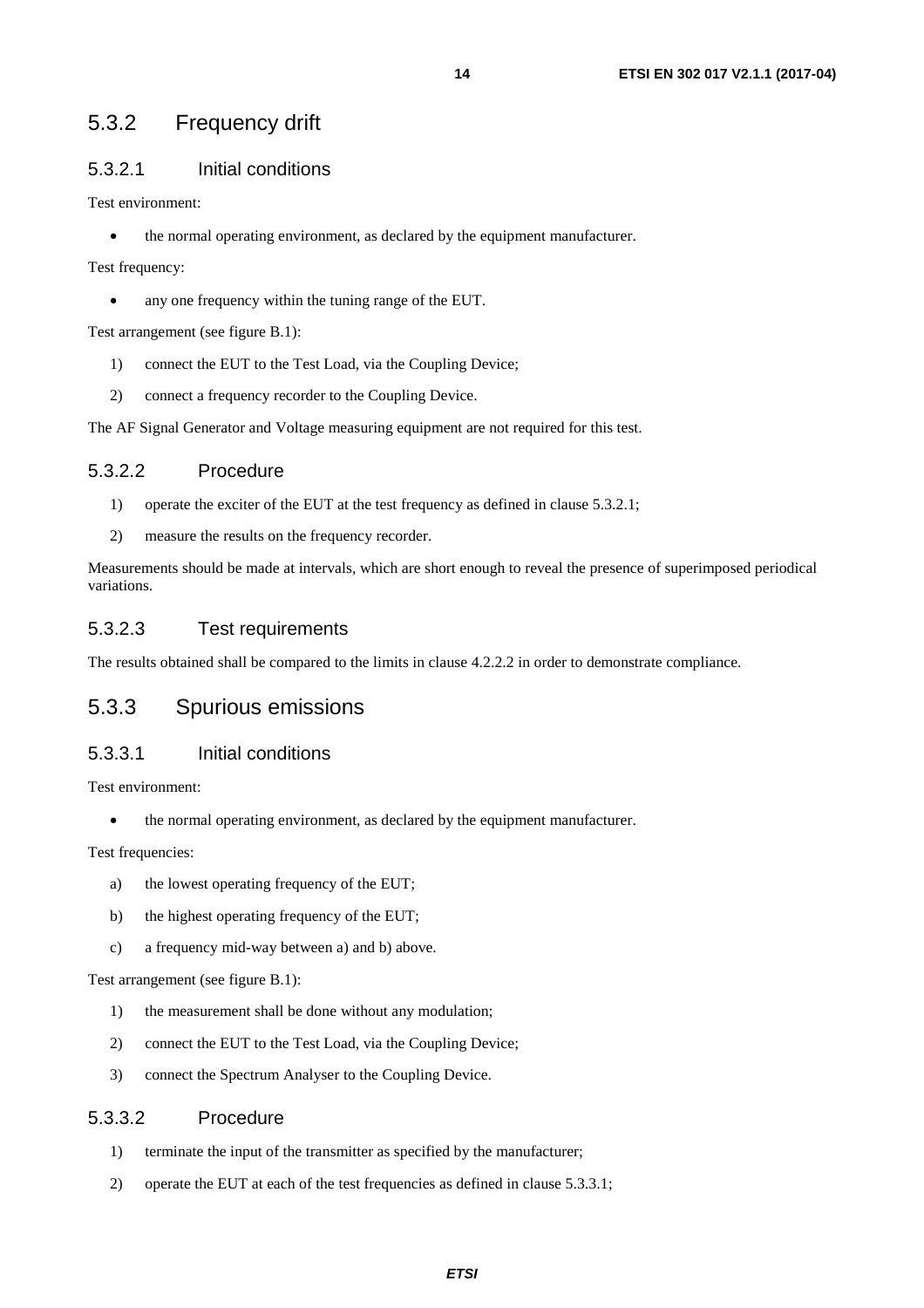<span id="page-14-0"></span>3) measure the results on the Spectrum Analyser.

### 5.3.3.3 Test requirements

The results obtained shall be compared to the limits in clause 4.2.3.2 in order to demonstrate compliance.

### 5.3.4 Transmitter muting during frequency shift

### 5.3.4.1 Initial conditions

Test environment:

the normal operating environment, as declared by the equipment manufacturer.

Test frequencies:

present frequency to desired frequency.

Test arrangement (see figure B.1):

- 1) all ports unused at the time of testing shall be correctly terminated;
- 2) connect the EUT to the test load, via the coupling device;
- 3) connect the measuring device to the coupling device.

### 5.3.4.2 Procedure

- 1) operate the EUT at the present frequency;
- 2) initiate frequency change;
- 3) observe the output signal on an oscilloscope.

#### 5.3.4.3 Test requirements

The results obtained shall be compared to the limits in clause 4.2.4.2 in order to demonstrate compliance.

### 5.3.5 Out-of-band emissions

#### 5.3.5.1 Initial conditions

Test environment:

• the normal operating environment, as declared by the equipment manufacturer.

Test frequencies:

- a) the lowest operating frequency of the EUT;
- b) the highest operating frequency of the EUT;
- c) a frequency mid-way between a) and b) above.

Test arrangement (see figure B.1):

- 1) connect the AF Signal Generator to the EUT;
- 2) connect the EUT to the Test Load, via the Coupling Device;
- 3) connect the Spectrum Analyser to the Coupling Device.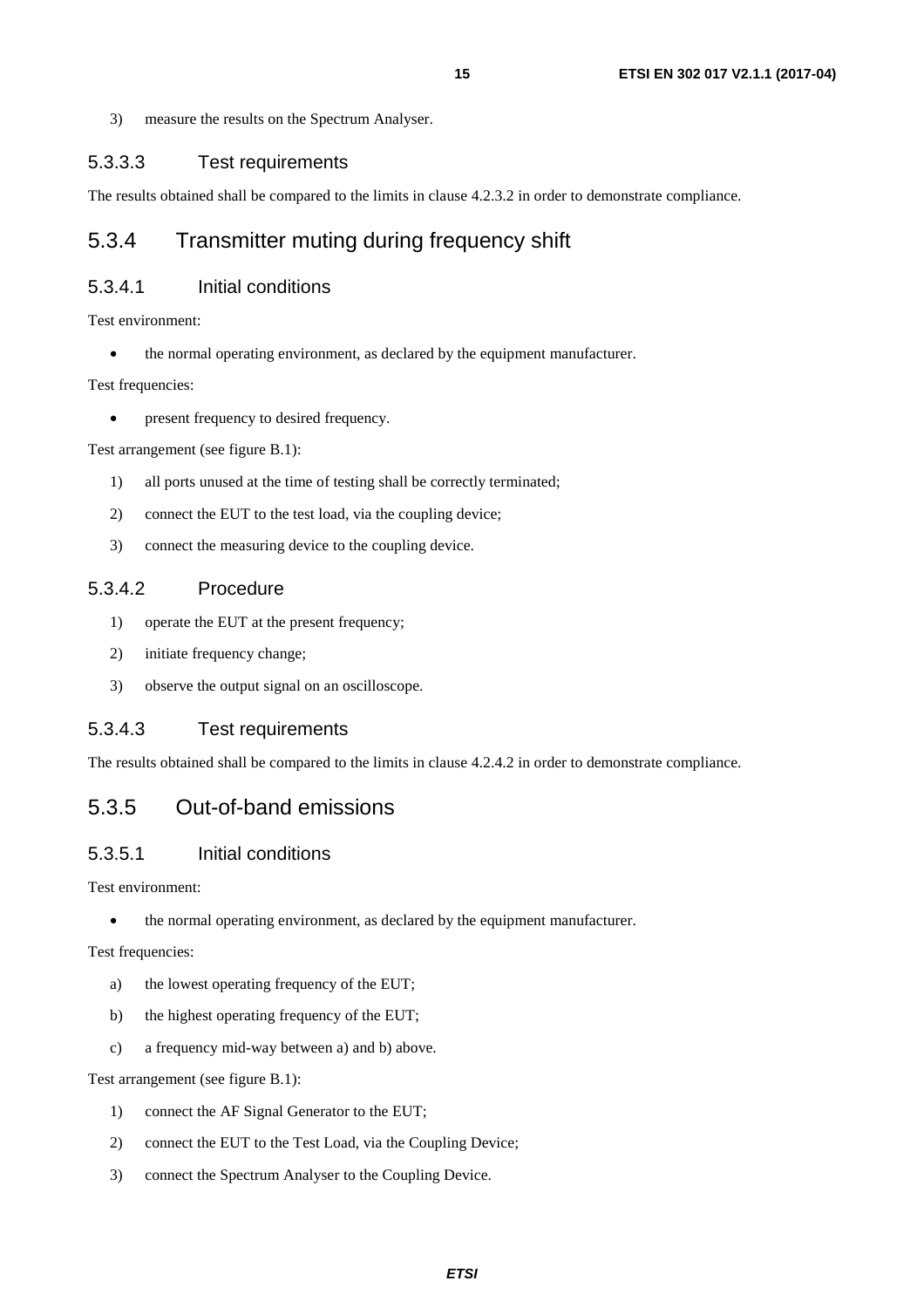- <span id="page-15-0"></span>1) set the AF Signal Generator to deliver a test signal as defined in clause B.3;
- 2) operate the EUT at each of the test frequencies as defined in clause 5.3.5.1;
- 3) measure the results on the Spectrum Analyser: the measurement shall be repeated for at least 5 times and the results shall be averaged.

The spectrum limits described in this clause for amplitude-modulated emissions for sound broadcasting have been deduced from measurements performed on transmitters which were modulated by weighted noise to an rms modulation factor of 35 % in the absence of any dynamic compression of the signal amplitudes (see clause B.3).

### 5.3.5.3 Test requirements

The results obtained shall be compared to the limits in clause 4.2.5.2 in order to demonstrate compliance.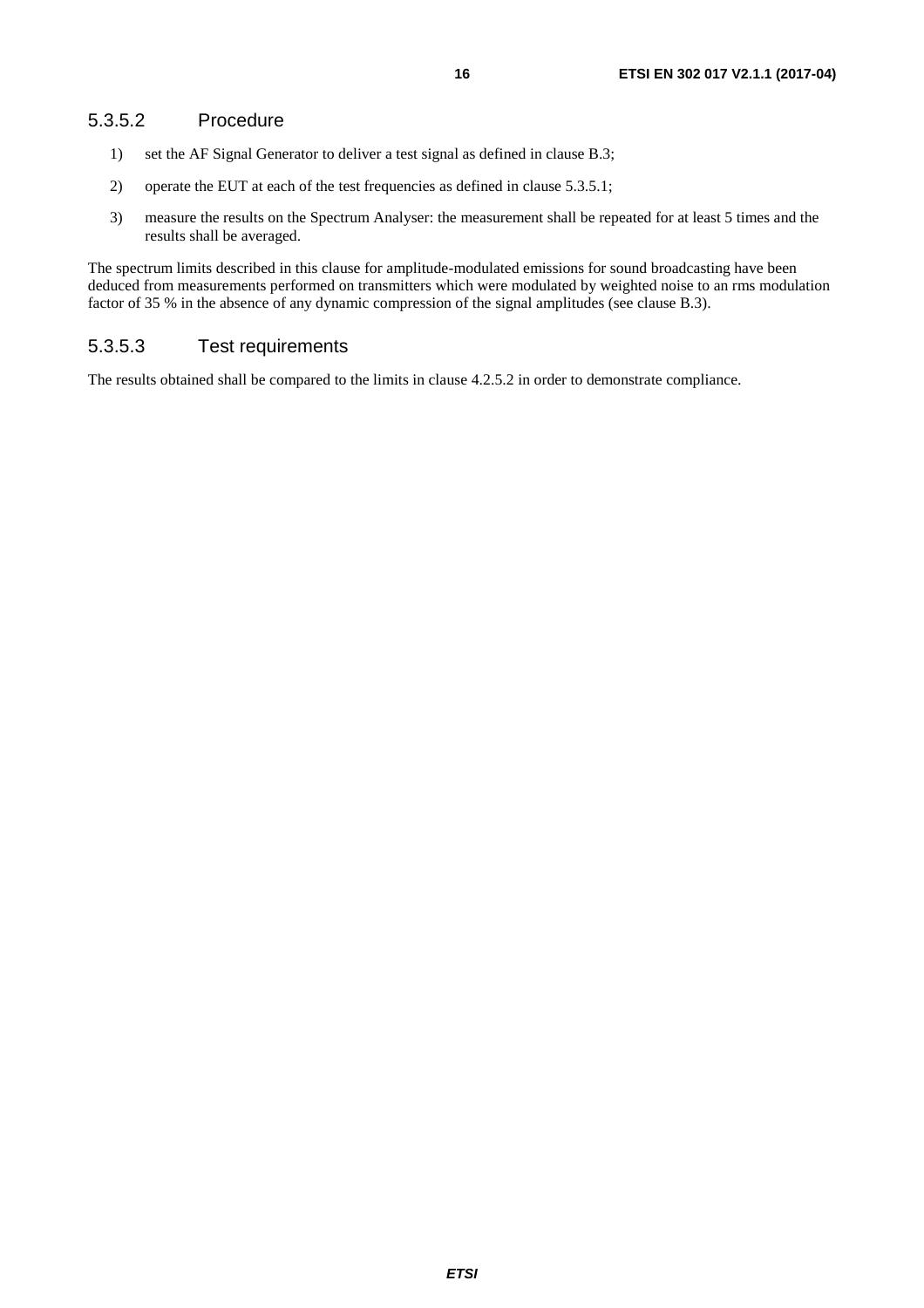# <span id="page-16-0"></span>Annex A (informative): Relationship between the present document and the essential requirements of Directive 2014/53/EU

The present document has been prepared under the Commission's standardisation request C(2015) 5376 final [\[i.4\]](#page-5-0) to provide one voluntary means of conforming to the essential requirements of Directive 2014/53/EU on the harmonisation of the laws of the Member States relating to the making available on the market of radio equipment and repealing Directive 1999/5/EC [\[i.1](#page-5-0)].

Once the present document is cited in the Official Journal of the European Union under that Directive, compliance with the normative clauses of the present document given in table A.1 confers, within the limits of the scope of the present document, a presumption of conformity with the corresponding essential requirements of that Directive, and associated EFTA regulations.

#### **Table A.1: Relationship between the present document and the essential requirements of Directive 2014/53/EU**

|    | <b>Harmonised Standard ETSI EN 302 017</b>   |                                |                                   |                  |  |  |
|----|----------------------------------------------|--------------------------------|-----------------------------------|------------------|--|--|
|    | <b>Requirement</b>                           |                                | <b>Requirement Conditionality</b> |                  |  |  |
| No | <b>Description</b>                           | Reference:<br><b>Clause No</b> | U/C                               | <b>Condition</b> |  |  |
|    | Rated output power                           | 4.2.1                          |                                   |                  |  |  |
|    | Frequency drift                              | 4.2.2                          |                                   |                  |  |  |
| 3  | Spurious emissions                           | 4.2.3                          |                                   |                  |  |  |
| 4  | Transmitter muting during frequency<br>shift | 4.2.4                          |                                   |                  |  |  |
| 5  | Out-of-band emissions                        | 4.2.5                          |                                   |                  |  |  |

#### **Key to columns:**

#### **Requirement:**

| N <sub>0</sub>     | A unique identifier for one row of the table which may be used to identify a requirement.                                                              |
|--------------------|--------------------------------------------------------------------------------------------------------------------------------------------------------|
| <b>Description</b> | A textual reference to the requirement.                                                                                                                |
|                    | <b>Clause Number</b> Identification of clause(s) defining the requirement in the present document unless another<br>document is referenced explicitly. |

#### **Requirement Conditionality:**

- **U/C** Indicates whether the requirement is unconditionally applicable (U) or is conditional upon the manufacturer's claimed functionality of the equipment (C).
- **Condition** Explains the conditions when the requirement is or is not applicable for a requirement which is classified "conditional".

Presumption of conformity stays valid only as long as a reference to the present document is maintained in the list published in the Official Journal of the European Union. Users of the present document should consult frequently the latest list published in the Official Journal of the European Union.

Other Union legislation may be applicable to the product(s) falling within the scope of the present document.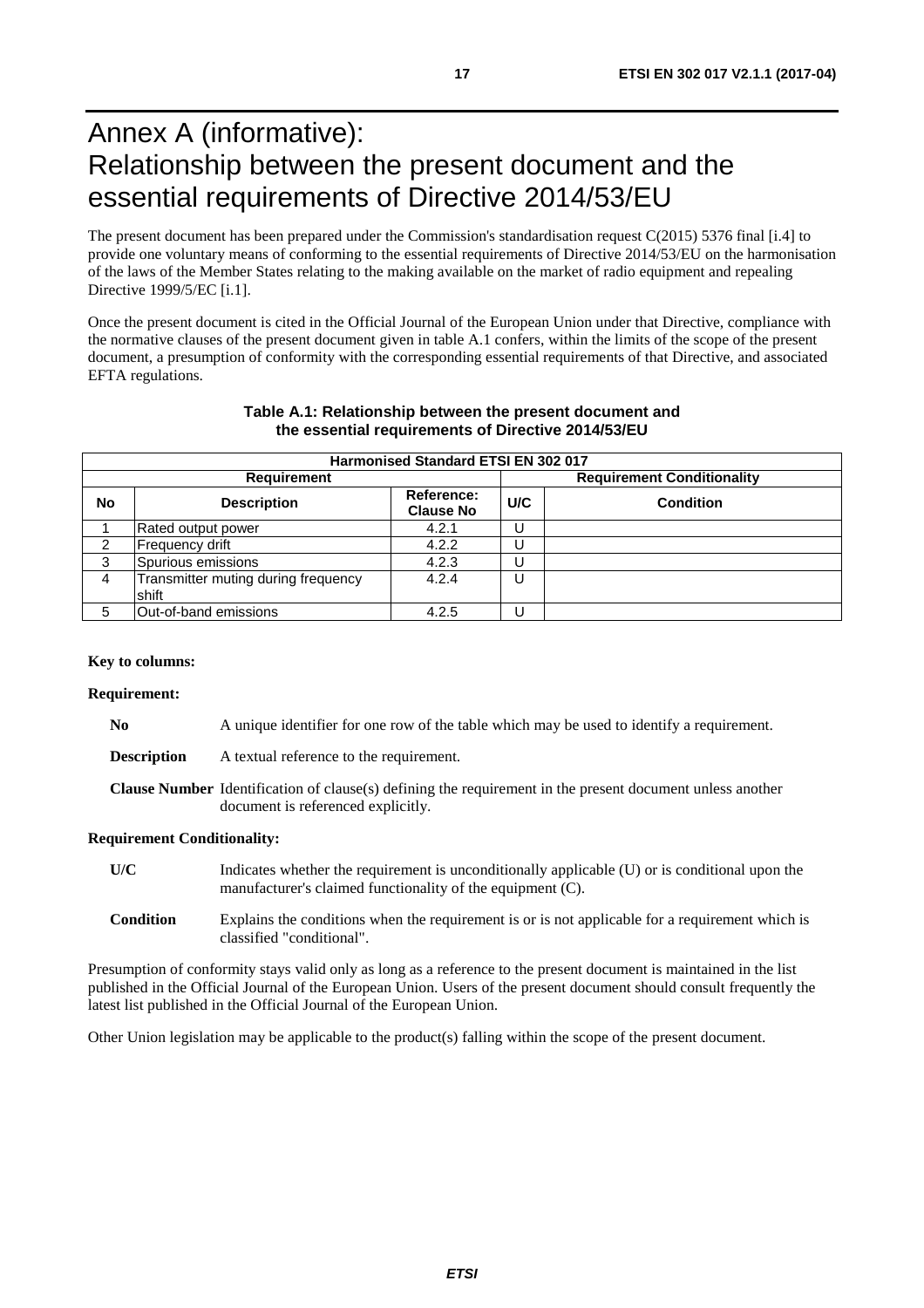# <span id="page-17-0"></span>Annex B (normative): General measuring arrangements

# B.1 Testing arrangements for antenna port measurements

Figure B.1 shows the generic testing arrangement.



NOTE: In the case of spurious emissions the White Noise Generator and Filter are not used.

|  |  | <b>Figure B.1: Testing arrangement</b> |
|--|--|----------------------------------------|
|--|--|----------------------------------------|

# B.2 Test frequency range

Limits on unwanted emissions for radio equipments are considered to be applicable to the range 9 kHz to 300 GHz. However, for practical measurement purposes, the frequency range of spurious emissions may be restricted. As guidance for practical purposes, the following measurement parameters in table B.1 are recommended.

|  |  |  | Table B.1: Test frequency range |  |
|--|--|--|---------------------------------|--|
|--|--|--|---------------------------------|--|

| Transmitter fundamental | Unwanted emission frequency measurement range |                 |  |
|-------------------------|-----------------------------------------------|-----------------|--|
| frequency range         | Lower frequency                               | Upper frequency |  |
| 9 kHz to 30 MHz         | 9 kHz                                         | 1 GHz           |  |

The following reference bandwidths shall be used:

For spurious emissions:

- 1 kHz between 9 kHz and 150 kHz;
- 10 kHz between 150 kHz and 30 MHz;
- 100 kHz between 30 MHz and 1 GHz.

For out of band emissions:

• 100 Hz.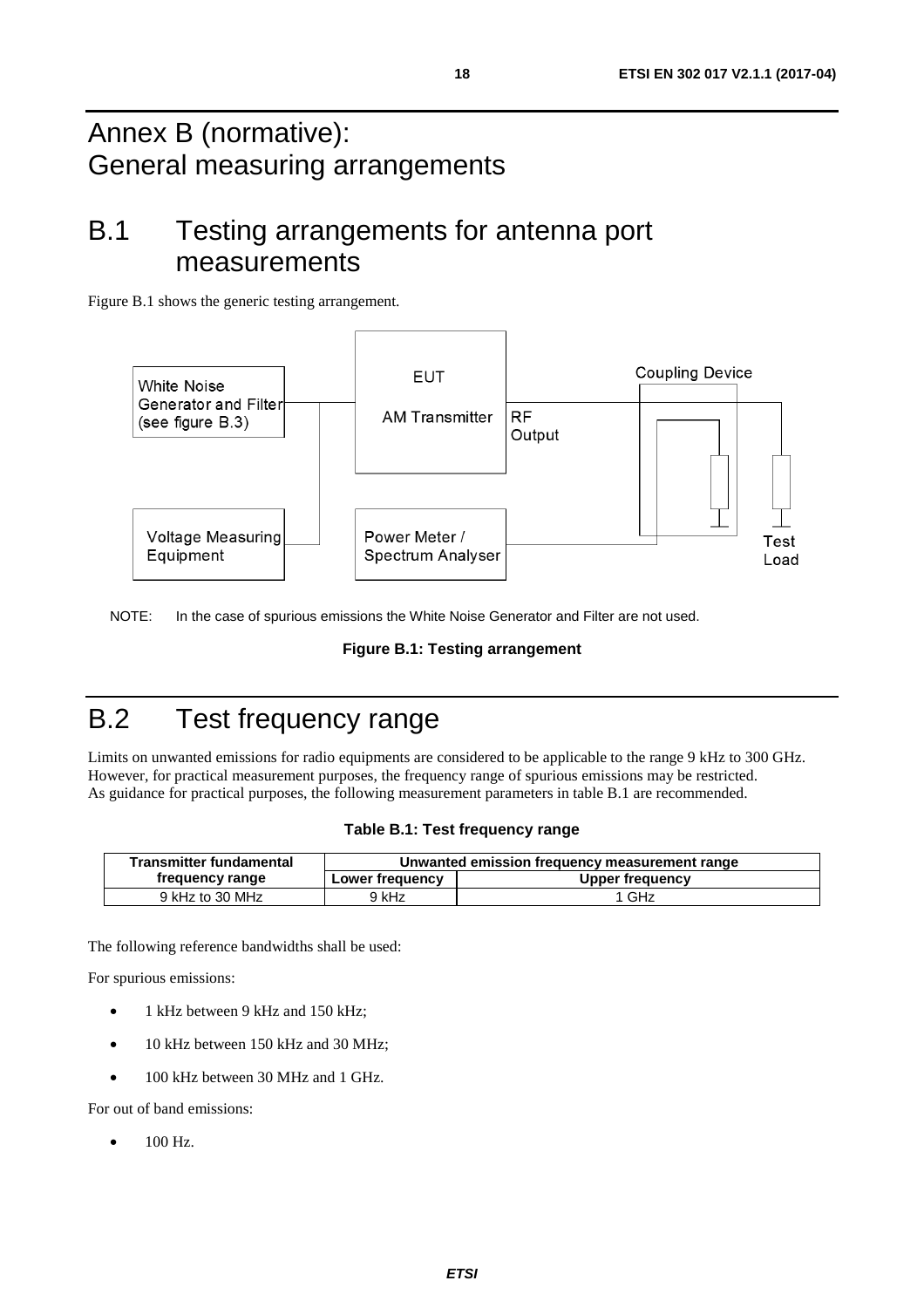# <span id="page-18-0"></span>B.3 Test modulating signal

The noise is weighted in accordance with the curves shown in figure B.2.

Two conditions shall be fulfilled by the standardized signal to simulate programme modulation:

- its spectral constitution shall correspond to that of a representative broadcast programme;
- its dynamic range shall be small enough to result in a constant unequivocal reading on the instrument.



Curves A: frequency spectrum of standardized noise (measured with one-third octave filters). B: frequency response characteristic of filter-circuit.

#### **Figure B.2: Coloured noise modulation**

The amplitude distribution of modern dance music was taken as a basis, as it is a type of programme with a considerable proportion of high audio-frequencies, which occur most frequently. However, the dynamic range of this type of programme is too wide and does not fulfil, therefore, the second requirement mentioned above. A signal which is appropriate for this purpose is a standardized coloured noise signal, the spectral amplitude distribution of which is fairly close to that of modern dance music (see curve A of figure B.2, which is measured using one-third octave filters).

This standardized coloured noise signal may be obtained from a white-noise generator by means of a passive filter circuit as shown in figure B.3. The frequency-response characteristic of this filter is reproduced as curve B of figure B.2. It should be noted that the difference between curve A and curve B of figure B.2 is due to the fact that curve A is based on measurements with one-third octave filters which pass greater amounts of energy as the bandwidth of the filter increases with frequency.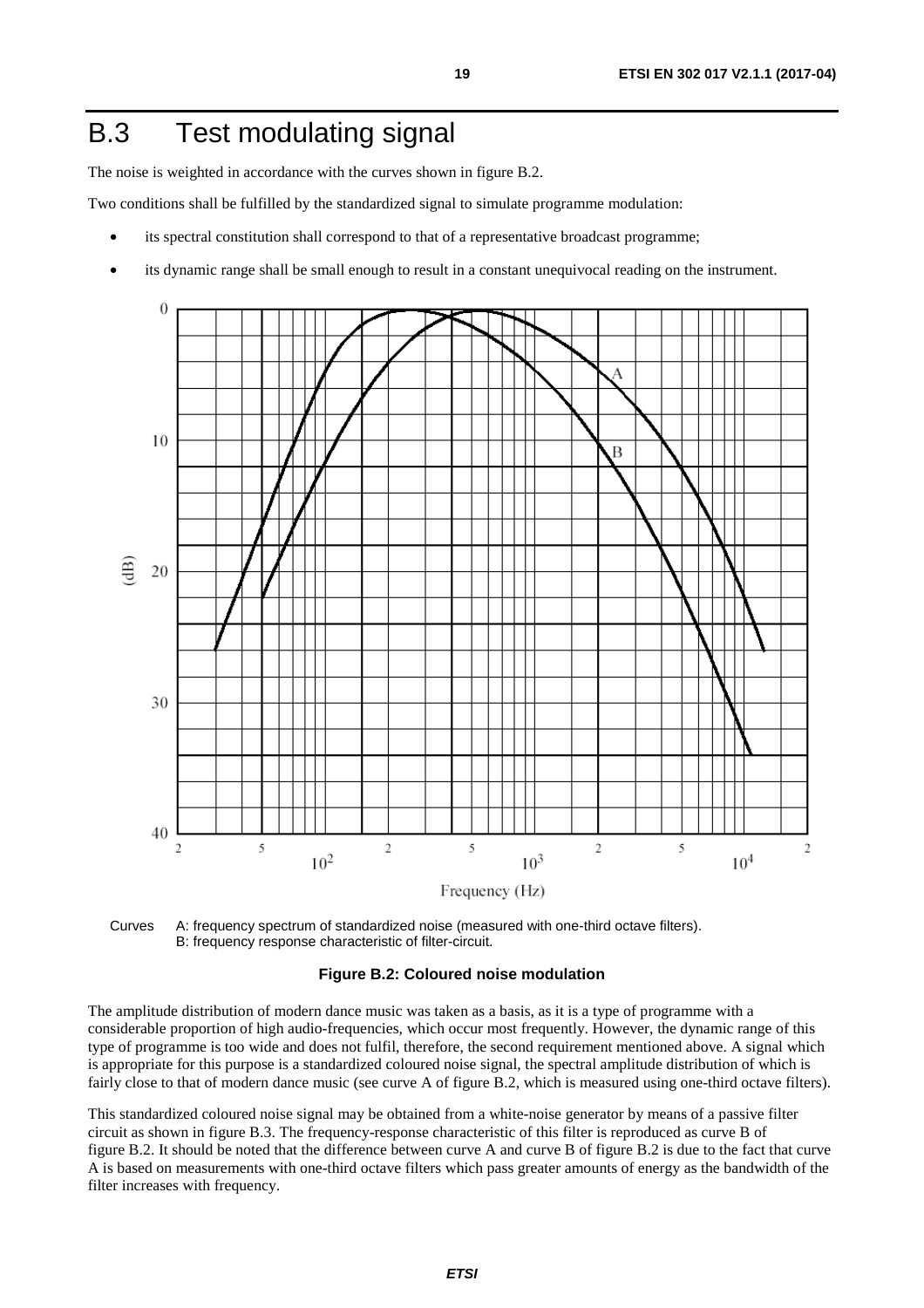<span id="page-19-0"></span>The spectrum beyond the required bandwidth of the standardized coloured noise should be restricted by a low-pass filter having a cut-off frequency and a slope such that the bandwidth of the modulating signal is approximately equal to half the standardized bandwidth of emission. The audio-frequency amplitude/frequency characteristic of the modulating stage of the signal generator shall not vary by more than 2 dB up to the cut-off frequency of the low-pass filter.



**Figure B.3: White Filter circuit** 

# B.4 Test load characteristics

The transmitter may be required to operate into a precision load with return loss of > 26 dB in the frequency band in which the transmitter is designed to operate.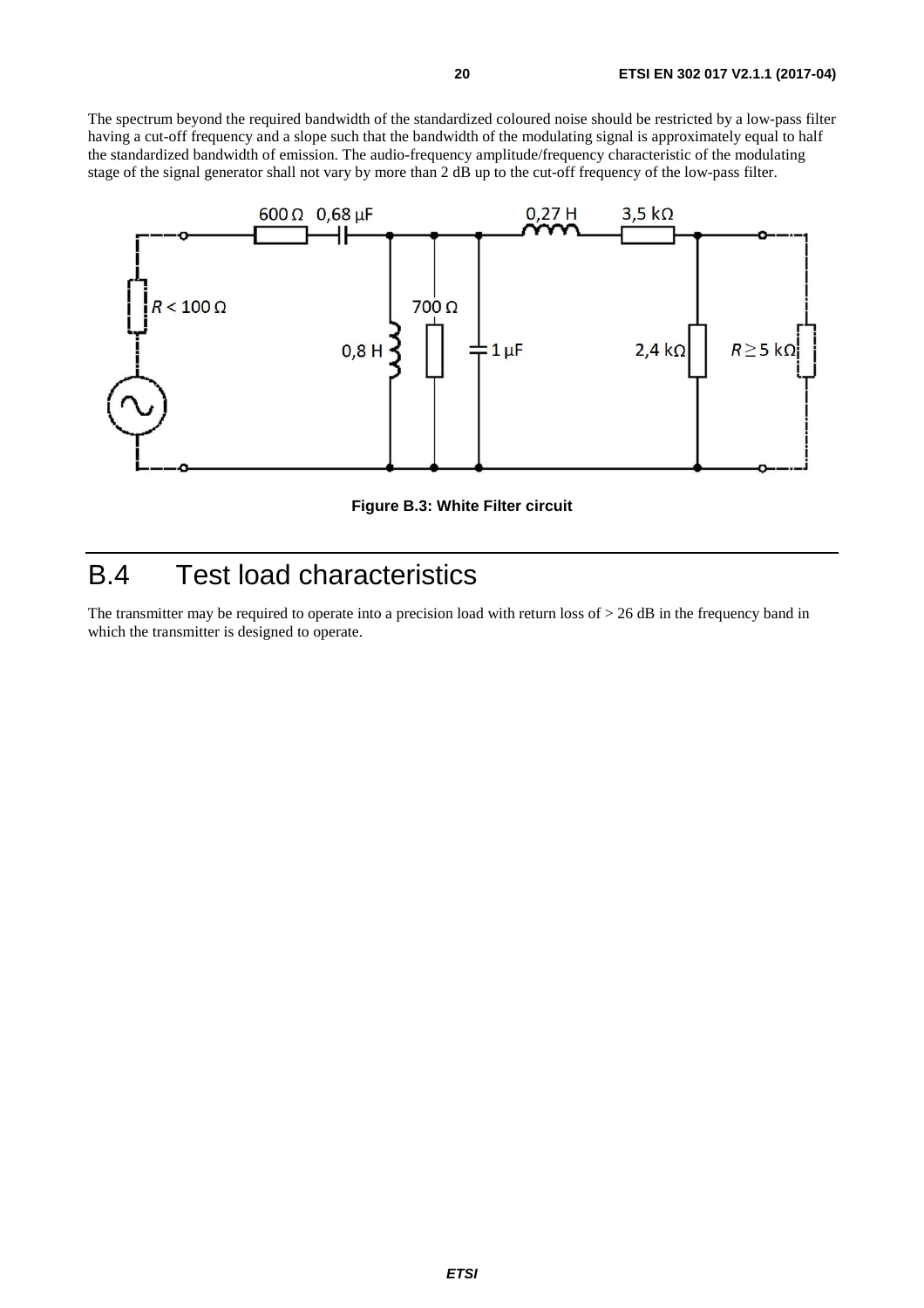# <span id="page-20-0"></span>Annex C (informative): Change History

| <b>Version</b> | Information about changes                                                                                                  |  |  |  |  |
|----------------|----------------------------------------------------------------------------------------------------------------------------|--|--|--|--|
| 2.1.1          | First published version covering Directive 2014/53/EU.<br>Major changes are:<br>Removal of cabinet radiation requirements. |  |  |  |  |